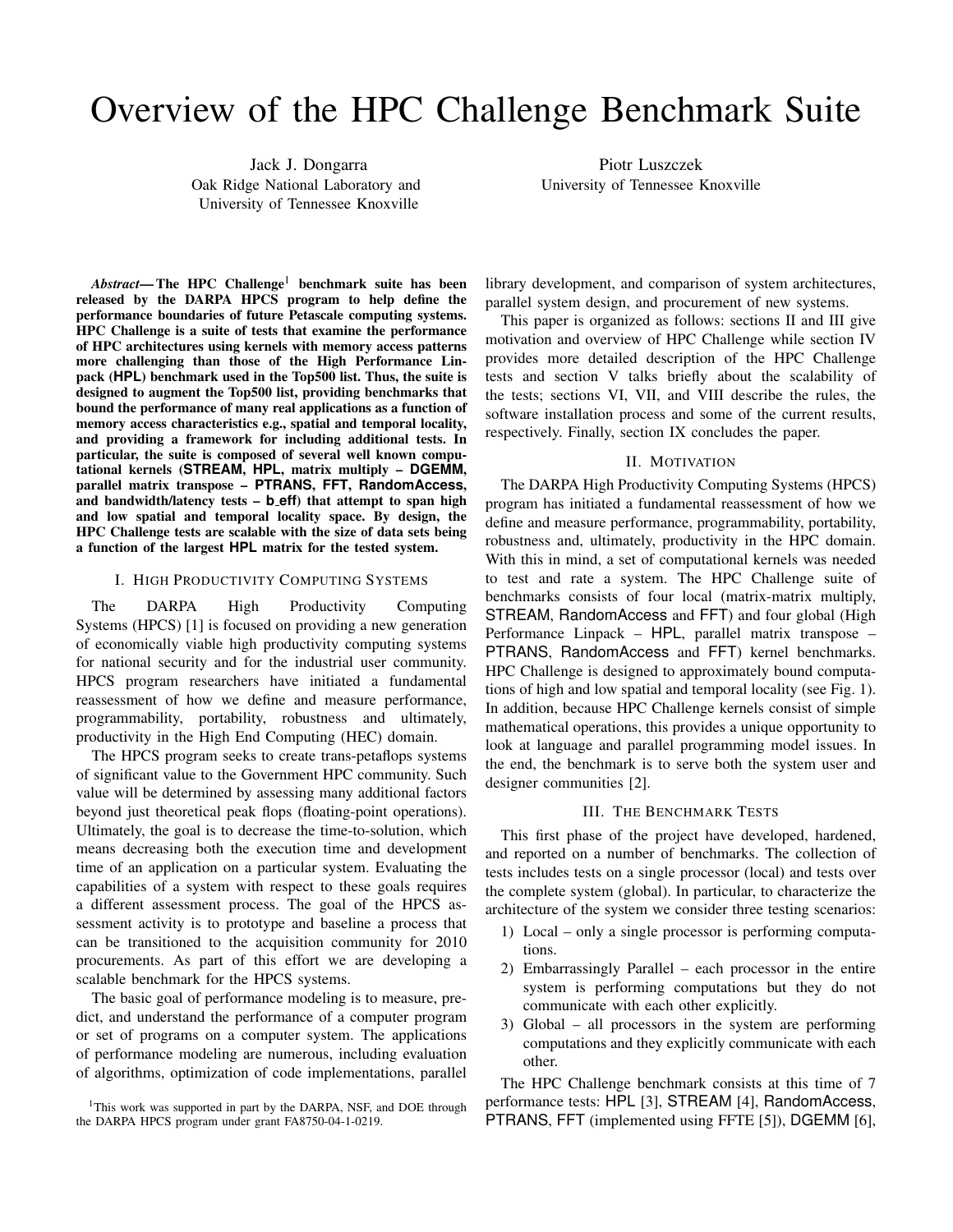

Fig. 1. Targeted application areas in the memory access locality space.

[7] and  $b$  eff (MPI latency/bandwidth test) [8], [9], [10].  $HPL$ is the Linpack TPP (toward peak performance) benchmark. The test stresses the floating point performance of a system. STREAM is a benchmark that measures sustainable memory bandwidth (in Gbyte/s), RandomAccess measures the rate of random updates of memory. PTRANS measures the rate of transfer for large arrays of data from multiprocessor's memory. Latency/Bandwidth measures (as the name suggests) latency and bandwidth of communication patterns of increasing complexity between as many nodes as is time-wise feasible.

Many of the aforementioned tests were widely used before HPC Challenge was created. At first, this may seemingly make our benchmark merely a packaging effort. However, almost all components of HPC Challenge were augmented from their original form to provide consistent verification and reporting scheme. We should also stress the importance of running these very tests on a single machine and have the results available at once. The tests were useful separately for the HPC community before and with the unified HPC Challenge framework they create an unprecedented view of performance characterization of a system – a comprehensive view that captures the data under the same conditions and allows for variety of analysis depending on end user needs.

Each of the included tests examines system performance for various points of the conceptual spatial and temporal locality space shown in Fig. 1. The rationale for such selection of tests is to measure performance bounds on metrics important to HPC applications. The expected behavior of the applications is to go through various locality space points during runtime. Consequently, an application may be represented as a point in the locality space being an average (possibly time-weighed) of its various locality behaviors. Alternatively, a decomposition can be made into time-disjoint periods in which the application exhibits a single locality characteristic. The application's performance is then obtained by combining the partial results from each period.

Another aspect of performance assessment addressed by HPC Challenge is ability to optimize benchmark code. For that we allow two different runs to be reported:

• Base run done with provided reference implementation.

• Optimized run that uses architecture specific optimizations.

The base run, in a sense, represents behavior of legacy code because it is conservatively written using only widely available programming languages and libraries. It reflects a commonly used approach to parallel processing sometimes referred to as hierarchical parallelism that combines Message Passing Interface (MPI) with threading from OpenMP. At the same time we recognize the limitations of the base run and hence we allow (or even encourage) optimized runs to be made. The optimizations may include alternative implementations in different programming languages using parallel environments available specifically on the tested system. To stress the productivity aspect of the HPC Challenge benchmark, we require that the information about the changes made to the original code be submitted together with the benchmark results. While we understand that full disclosure of optimization techniques may sometimes be impossible to obtain (due to for example trade secrets) we ask at least for some guidance for the users that would like to use similar optimizations in their applications.

#### IV. BENCHMARK DETAILS

Almost all tests included in our suite operate on either matrices or vectors. The size of the former we will denote below as *n* and the latter as *m*. The following holds throughout the tests:

$$
n^2 \simeq m \simeq
$$
 Available Memory

Or in other words, the data for each test is scaled so that the matrices or vectors are large enough to fill almost all available memory.

HPL (High Performance Linpack) is an implementation of the Linpack TPP (Toward Peak Performance) variant of the original Linpack benchmark which measures the floating point rate of execution for solving a linear system of equations. HPL solves a linear system of equations of order *n*:

$$
Ax = b; \quad A \in \mathbf{R}^{n \times n}; \, x, b \in \mathbf{R}^n
$$

by first computing LU factorization with row partial pivoting of the *n* by  $n+1$  coefficient matrix:

$$
P[A,b] = [[L,U],y].
$$

Since the row pivoting (represented by the permutation matrix *P*) and the lower triangular factor *L* are applied to *b* as the factorization progresses, the solution  $x$  is obtained in one step by solving the upper triangular system:

$$
Ux=y.
$$

The lower triangular matrix *L* is left unpivoted and the array of pivots is not returned. The operation count for the factorization phase is  $\frac{2}{3}n^3 - \frac{1}{2}n^2$  and  $2n^2$  for the solve phase. Correctness of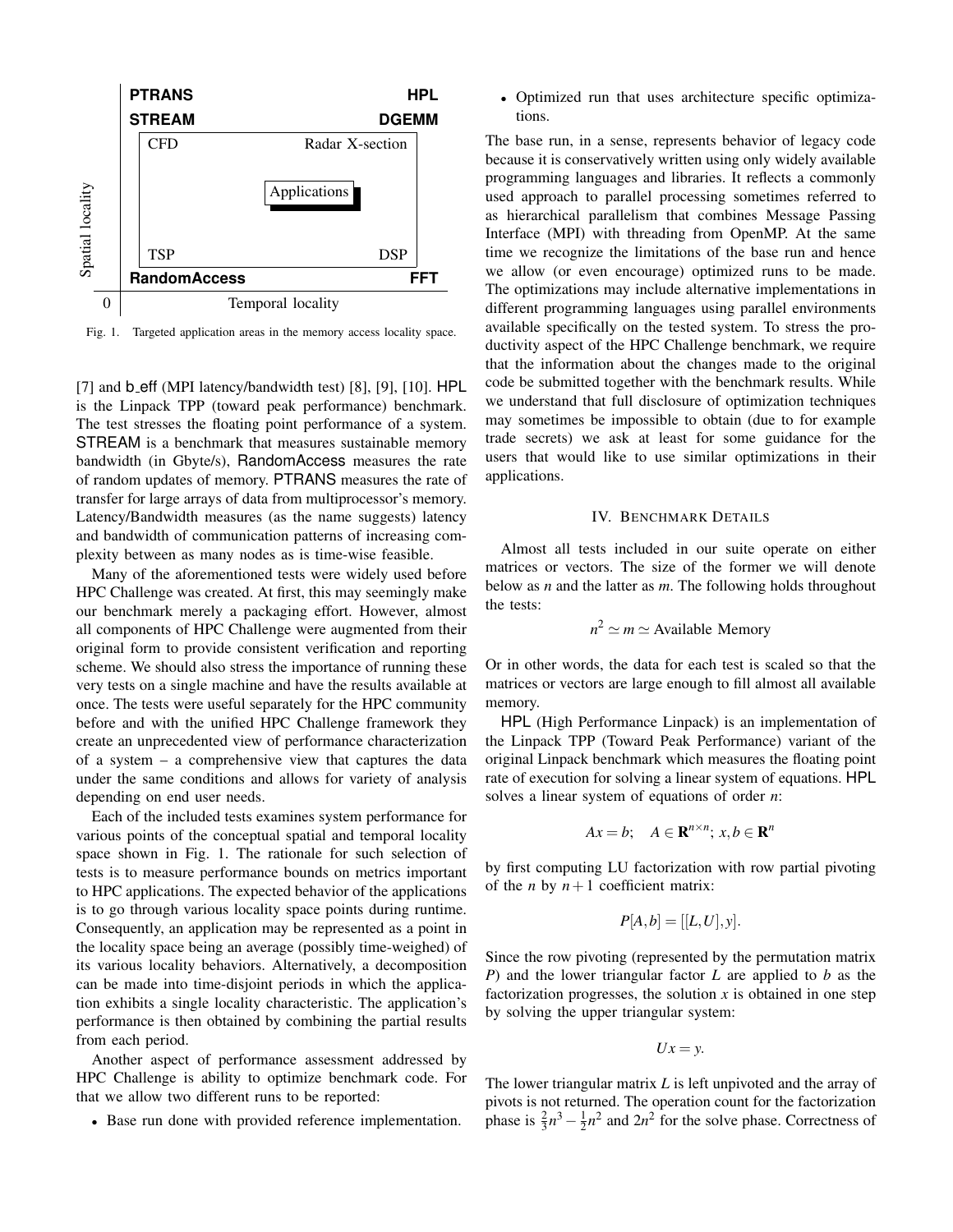the solution is ascertained by calculating the scaled residuals:

$$
\frac{\|Ax - b\|_{\infty}}{\varepsilon \|A\|_{1} n},
$$
  

$$
\frac{\|Ax - b\|_{\infty}}{\varepsilon \|A\|_{1} \|x\|_{1}},
$$
 and  

$$
\frac{\|Ax - b\|_{\infty}}{\varepsilon \|A\|_{\infty} \|x\|_{\infty} n},
$$

where  $\varepsilon$  is machine precision for 64-bit floating-point values and *n* is the size of the problem.

DGEMM measures the floating point rate of execution of double precision real matrix-matrix multiplication. The exact operation performed is:

 $C \leftarrow \beta C + \alpha AB$ 

where:

$$
A,B,C \in \mathbf{R}^{n \times n}; \quad \alpha, \beta \in \mathbf{R}^n
$$

.

The operation count for the multiply is  $2n<sup>3</sup>$  and correctness of the operation is ascertained by calculating the scaled residual: *K*<sup>−</sup>*C*<sup>π</sup> *C*<sup>−</sup>*C*<sup>π</sup> *(C*<sup>†</sup> *C*<sup> $\in$ </sup> *C*<sup> $\in$ </sup> *C*<sup> $\in$ </sup> *C*<sup> $\in$ </sup> *C*<sup> $\in$ </sup> *C*<sup> $\in$ </sup> *C*<sup> $\in$ </sup> *C*<sup> $\in$ </sup> *C*<sup> $\in$ </sup> *C*<sup> $\in$ </sup> *C*<sup> $\in$ </sup> *C*<sup> $\in$ </sup> *C*<sup> $\in$ </sup> *C*<sup> $\in$ </sup> *C*<sup> $\in$ </sup> *C*<sup> $\in$ </sup> *C*<sup> $\in$ </sup> *C*<sup> $\in$ </sup> *C*<sup> $\$ of the multiplication).

STREAM is a simple benchmark program that measures sustainable memory bandwidth (in Gbyte/s) and the corresponding computation rate for four simple vector kernels:

COPY:

\n
$$
c \leftarrow a
$$
\nSCALE:

\n
$$
b \leftarrow \alpha c
$$
\nADD:

\n
$$
c \leftarrow a + b
$$
\nTRIAD:

\n
$$
a \leftarrow b + \alpha c
$$

where:

$$
a,b,c\in\mathbf{R}^m;\quad\alpha\in\mathbf{R}.
$$

As mentioned earlier, we try to operate on large data objects. The size of these objects is determined at runtime which contrasts with the original version of the STREAM benchmark which uses static storage (determined at compile time) and size. The original benchmark gives the compiler more information (and control) over data alignment, loop trip counts, etc. The benchmark measures Gbyte/s and the number of items transferred is either 2*m* or 3*m* depending on the operation. The norm of the difference between reference and computed vectors is used to verify the result:  $||x - \hat{x}||$ .

PTRANS (parallel matrix transpose) exercises the communications where pairs of processors exchange large messages simultaneously. It is a useful test of the total communications capacity of the system interconnect. The performed operation sets a random *n* by *n* matrix to a sum of its transpose with another random matrix:

where:

$$
A, B \in \mathbf{R}^{n \times n}.
$$

 $A \leftarrow A^T + B$ 

The data transfer rate (in Gbyte/s) is calculated by dividing the size of  $n^2$  matrix entries by the time it took to perform the transpose. The scaled residual of the form  $||A - \hat{A}||/(\varepsilon n)$ verifies the calculation.

RandomAccess measures the rate of integer updates to random memory locations (GUPS). The operation being performed on an integer array of size *m* is:

$$
x \leftarrow f(x)
$$

 $f: x \mapsto (x \oplus a_i); \quad a_i$ – pseudo-random sequence

where:

$$
f: \mathbf{Z}^m \to \mathbf{Z}^m; \quad x \in \mathbf{Z}^m.
$$

The operation count is 4*m* and since all the operations are in integral values over GF(2) field they can be checked exactly with a reference implementation. The verification procedure allows 1% of the operations to be incorrect (skipped) which allows loosening concurrent memory update semantics on shared memory architectures.

FFT measures the floating point rate of execution of double precision complex one-dimensional Discrete Fourier Transform (DFT) of size *m*:

$$
Z_k \leftarrow \sum_{j}^{m} z_j e^{-2\pi i \frac{jk}{m}}; \quad 1 \le k \le m
$$

where:

$$
z,Z\in\mathbf{C}^m.
$$

The operation count is taken to be  $5m \log_2 m$  for the calculation of the computational rate (in Gflop/s). Verification is done with a residual  $||x - \hat{x}|| / (\varepsilon \log m)$  where  $\hat{x}$  is the result of applying a reference implementation of inverse transform to the outcome of the benchmarked code (in infinite-precision arithmetic the residual should be zero).

Communication bandwidth and latency is a set of tests to measure latency and bandwidth of a number of simultaneous communication patterns. The patterns are based on **b** eff (effective bandwidth benchmark) – they are slightly different from the original b\_eff. The operation count is linearly dependent on the number of processors in the tested system and the time the tests take depends on the parameters of the tested network. The checks are built into the benchmark code by checking data after it has been received.

# V. SCALABILITY ISSUES FOR BENCHMARKS WITH SCALABLE INPUT DATA

# *A. Notation*

The following symbols are used in the formulae:

- *P* number of CPUs
- $M$  total size of system memory
- $\bullet$   $r$  rate of execution (unit: Gflop/s, GUPS, etc.)
- $\bullet$  *t* time
- $N size$  of global matrix for HPL and PTRANS
- *V* size of global vector for RandomAccess and FFT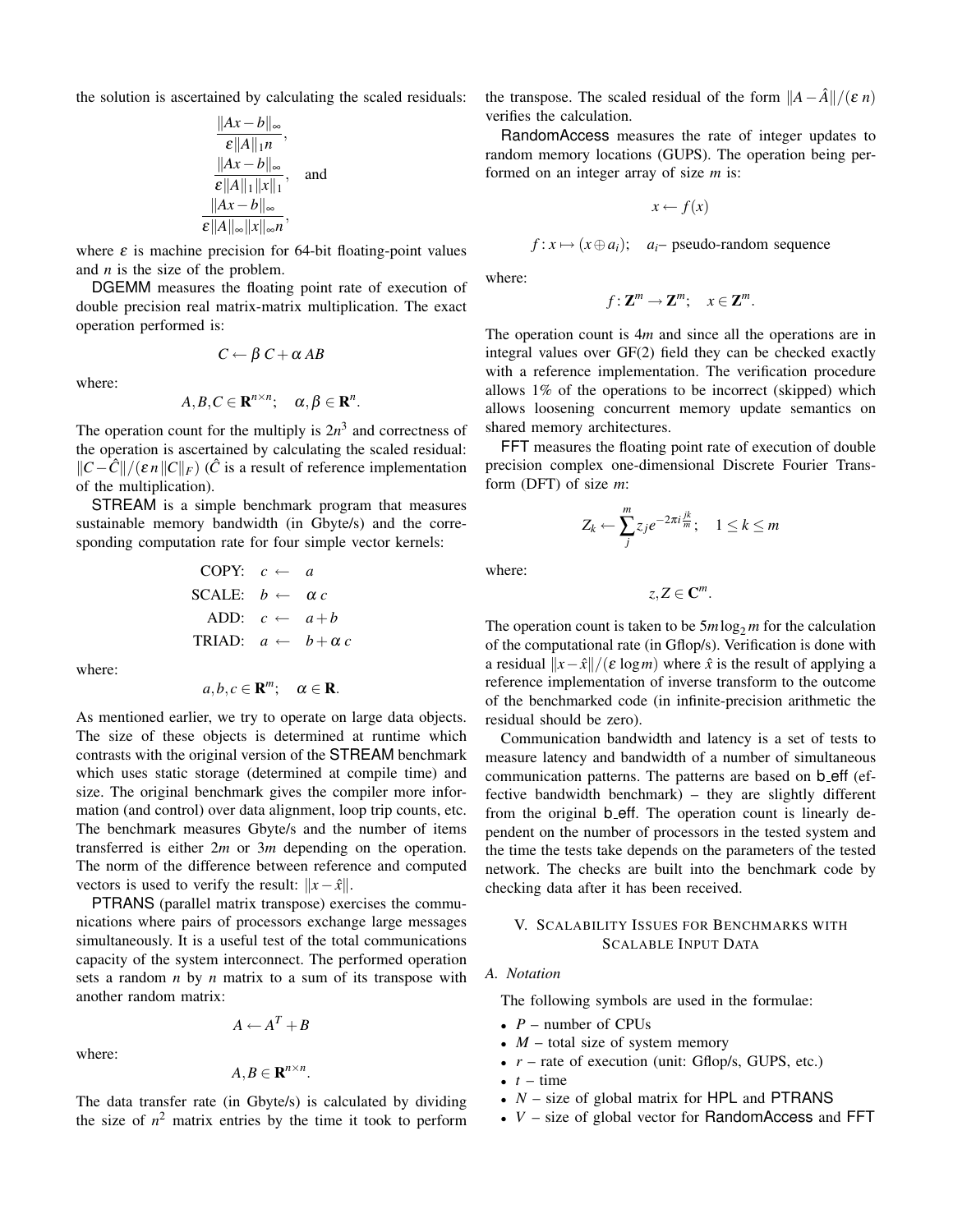## *B. Assumptions*

Memory size per CPU is constant as the system grows. This assumption based on architectural design of almost all systems in existence. Hence, the total amount of memory available in the entire system is linearly proportional to the number of processors.

For HPL the dominant cost is CPU-related because computation has higher complexity order than communication:  $\mathcal{O}(n^3)$ versus  $\mathcal{O}(n^2)$ .

## *C. Scalability of Time to Solution*

Time complexity for HPL is  $\mathcal{O}(n^3)$  (the hidden constant is  $2/3$ ) so the time to solution is:

$$
t_{\rm HPL} \propto \frac{N^3}{r_{\rm HPL}}\tag{1}
$$

Since *N* is a size of a square matrix then we need to take square root of available memory:

$$
N \propto \sqrt{M} \propto \sqrt{P}
$$

The rate of execution for HPL is determined by the number of processors since computations (rather than communication) dominates in terms of complexity:

$$
r_{\text{HPL}} \propto P
$$

This leads to:

$$
t_{\text{HPL}} \propto \sqrt{P}
$$

Time complexity for RandomAccess is  $\mathcal{O}(n)$  so the time is:

$$
t_{\text{RandomAccess}} \propto \frac{V}{r_{\text{RandomAccess}}}
$$
 (2)

The main table for RandomAccess should be as big as half of the total memory, so we get:

$$
V\propto M\propto P
$$

The rate of execution for RandomAccess can be argued to have various forms:

• If we assume that the interconnect scales with the number of processors then the rate would also scale:

## $r$ RandomAccess  $\propto$   $P$

• Real-life experience tells that  $r_{\text{RandomAccess}}$  is dependent on the interconnect and independent of the number of processors due to interconnect inefficiency:

$$
r_{\text{RandomAccess}} \propto 1
$$

Even worse, it is also conceivable that the rate is a decreasing function of processors:

$$
r_{\text{RandomAccess}} \propto \frac{1}{P}
$$

Conservatively assuming that  $r_{\text{RandomAccess}} \propto 1$  it follows that:

$$
t_{\text{RandomAccess}} \propto P
$$

SUBMISSION DATA FOR NUMBER ONE ENTRIES ON THE FIRST AND THE

LATEST EDITIONS OF THE TOP500 LISTS.

TABLE I

| Date          | Rmax   | $N_{\rm max}$ |        |       |     |
|---------------|--------|---------------|--------|-------|-----|
| June 1993     | 59.7   | 52224         | 1024   | 1591  | 32  |
| November 2005 | 280600 | 1769471       | 131072 | 13163 | 362 |

#### TABLE II

COMPUTER SYSTEMS USED IN TESTS. THE RANDOMACCESS NUMBER WAS OBTAINED DURING EARLY TESTING OF THE CURRENT CODE.

| Processor | Interconnect | <b>GUPS</b>   | Peak      | Mem   | <b>SMP</b>    |  |
|-----------|--------------|---------------|-----------|-------|---------------|--|
|           |              | <b>IGUPS1</b> | [Gflop/s] | [GiB] | [CPU]         |  |
| Power4    | Federation   | 0.00262       | $4*1.7$   |       | 32            |  |
| Cray X1   | 2D torus     | 0.14544       | $16*0.8$  | 4     | 4             |  |
| Opteron   | Myrinet 2000 | 0.00319       | $2*1.4$   |       | 2             |  |
| Itanium 2 | NUMAlink     | 0.00305       | $4*1.5$   | 8     | 4             |  |
| Xeon      | InfiniBand   | 0.00065       | $2*24$    |       | $\mathcal{D}$ |  |

Peak (per processor) = flops per cycle ∗ frequency

Mem – memory per processor

SMP – number of processors in each SMP node

### *D. Scalability Tests*

It is easy to verify the theoretical framework from the previous section for the HPL test. Table I shows the relevant data from the first and the latest editions of the TOP500 list. The time to solution grew over 8 times while the square root of processor count grew over 11 times. This amounts to about 27% error which is relatively good achievement considering how much has changed during those 12 years including progress in software (algorithmic improvements) and hardware (chip architecture, materials, and fabrication).

The computer systems that were used in RandomAccess initial tests are listed in Table II. The table also shows the initially obtained RandomAccess number for each system. This number was used to gauge running time of RandomAccess in the final version of the code.

Table III shows estimates of time it takes to run HPL and RandomAccess using the analysis from the previous section. For a 256-CPU system RandomAccess takes much longer to run than HPL. The only exception is Cray X1: is has large amount of memory per CPU which makes for

TABLE III ESTIMATED TIME IN MINUTES TO PERFORM FULL SYSTEM TEST OF HPL AND RANDOMACCESS.

| Manufacturer | System    |       | 64 CPUs | 256 CPUs |        |  |
|--------------|-----------|-------|---------|----------|--------|--|
|              |           | HPI   | R.A.    | HPI      | R.A.   |  |
| IBM          | Power4    | 29.08 | 108.9   | 58.1     | 435.7  |  |
| Cray         | X1        | 123.6 | 7.8     | 247.2    | 31.4   |  |
| Atipa        | Opteron   | 70.6  | 89.6    | 141.2    | 358.4  |  |
| SGI          | Itanium 2 | 745.9 | 750.0   | 1491.9   | 3000.2 |  |
| Voltaire     | Xeon      | 41.2  | 440.2   | 82.4     | 1760.8 |  |

R.A.=RandomAccess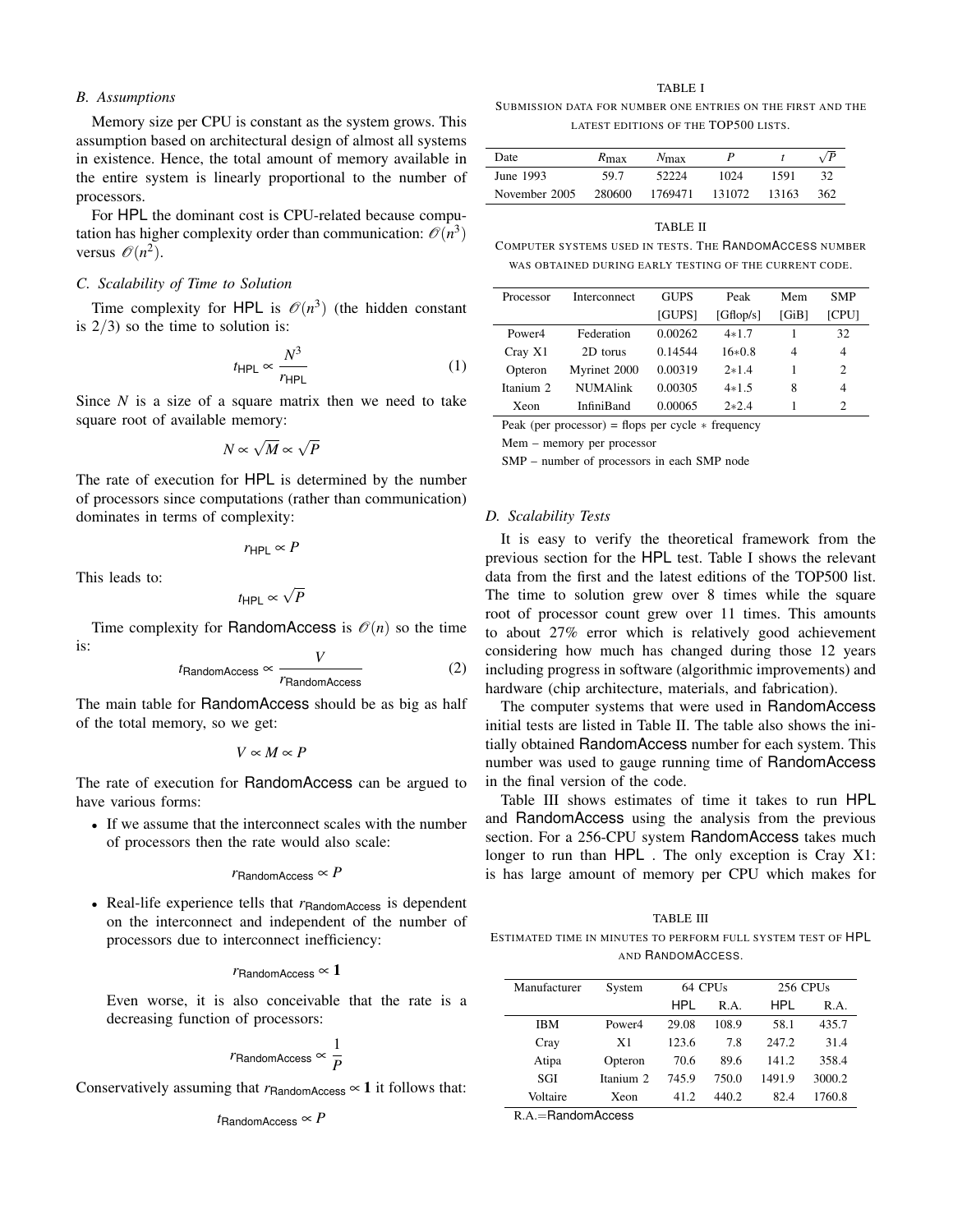longer HPL run and large GUPS number which makes for short RandomAccess run. One of HPC Challenge' guiding principles was not to exceed running time beyond the twice the HPL's time. To keep the code in line with this principle meant reducing the time required by RandomAccess by artificially terminating the original algorithm and reflecting this change in the verification procedure. Both of these enhancements have been implemented in the current version of the code.

# VI. RULES FOR RUNNING THE BENCHMARK

There must be one baseline run submitted for each computer system entered in the archive. There may also exist an optimized run for each computer system.

- 1) *Baseline Runs*
	- Optimizations as described below are allowed.
		- a) *Compile and load options*

Compiler or loader flags which are supported and documented by the supplier are allowed. These include porting, optimization, and preprocessor invocation.

b) *Libraries*

Linking to optimized versions of the following libraries is allowed:

- BLAS
- MPI

Acceptable use of such libraries is subject to the following rules:

- All libraries used shall be disclosed with the results submission. Each library shall be identified by library name, revision, and source (supplier). Libraries which are not generally available are not permitted unless they are made available by the reporting organization within 6 months.
- Calls to library subroutines should have equivalent functionality to that in the released benchmark code. Code modifications to accommodate various library call formats are not allowed.
- Only complete benchmark output may be submitted – partial results will not be accepted.

# 2) *Optimized Runs*

a) *Code modification*

Provided that the input and output specification is preserved, the following routines may be substituted:

- $\bullet$  In HPL:  $HPL$ -pdgesv(), HPL pdtrsv() (factorization and substitution functions)
- no changes are allowed in the DGEMM component
- In PTRANS: pdtrans()
- In STREAM:

```
tuned_STREAM_Copy(),
tuned STREAM Scale(),
tuned STREAM Add(),
tuned_STREAM_Triad()
```
- In RandomAccess: MPIRandomAccessUpdate() and RandomAccessUpdate()
- In FFT:

fftw\_malloc(), fftw\_free(), fftw one(), fftw mpi(), fftw create plan(), fftw destroy plan(), fftw mpi create plan(), fftw mpi local sizes(), fftw mpi destroy plan() (all of these functions are compatible with FFTW 2.1.5 [11],

- [12]) • In b\_eff component alternative MPI routines
- might be used for communication. But only standard MPI calls are to be performed and only to the MPI library that is widely available on the tested system.
- b) *Limitations of Optimization*
	- i) *Code with limited calculation accuracy* The calculation should be carried out in full precision (64-bit or the equivalent). However the substitution of algorithms is allowed (see next).
	- ii) *Exchange of the used mathematical algorithm* Any change of algorithms must be fully disclosed and is subject to review by the HPC Challenge Committee. Passing the verification test is a necessary condition for such an approval. The substituted algorithm must be as robust as the baseline algorithm. For the matrix multiply in the HPL benchmark, Strassen Algorithm may not be used as it changes the operation count of the algorithm.
	- iii) *Using the knowledge of the solution* Any modification of the code or input data sets, which uses the knowledge of the solution or of the verification test, is not permitted.
	- iv) *Code to circumvent the actual computation* Any modification of the code to circumvent the actual computation is not permitted.

# VII. SOFTWARE DOWNLOAD, INSTALLATION, AND USAGE

The reference implementation of the benchmark may be obtained free of charge at the benchmark's web site: http:// icl.cs.utk.edu/hpcc/. The reference implementation should be used for the base run. The installation of the software requires creating a script file for Unix's make(1) utility. The distribution archive comes with script files for many common computer architectures. Usually, few changes to one of these files will produce the script file for a given platform.

After, a successful compilation the benchmark is ready to run. However, it is recommended that changes are made to the benchmark's input file such that the sizes of data to use during the run are appropriate for the tested system. The sizes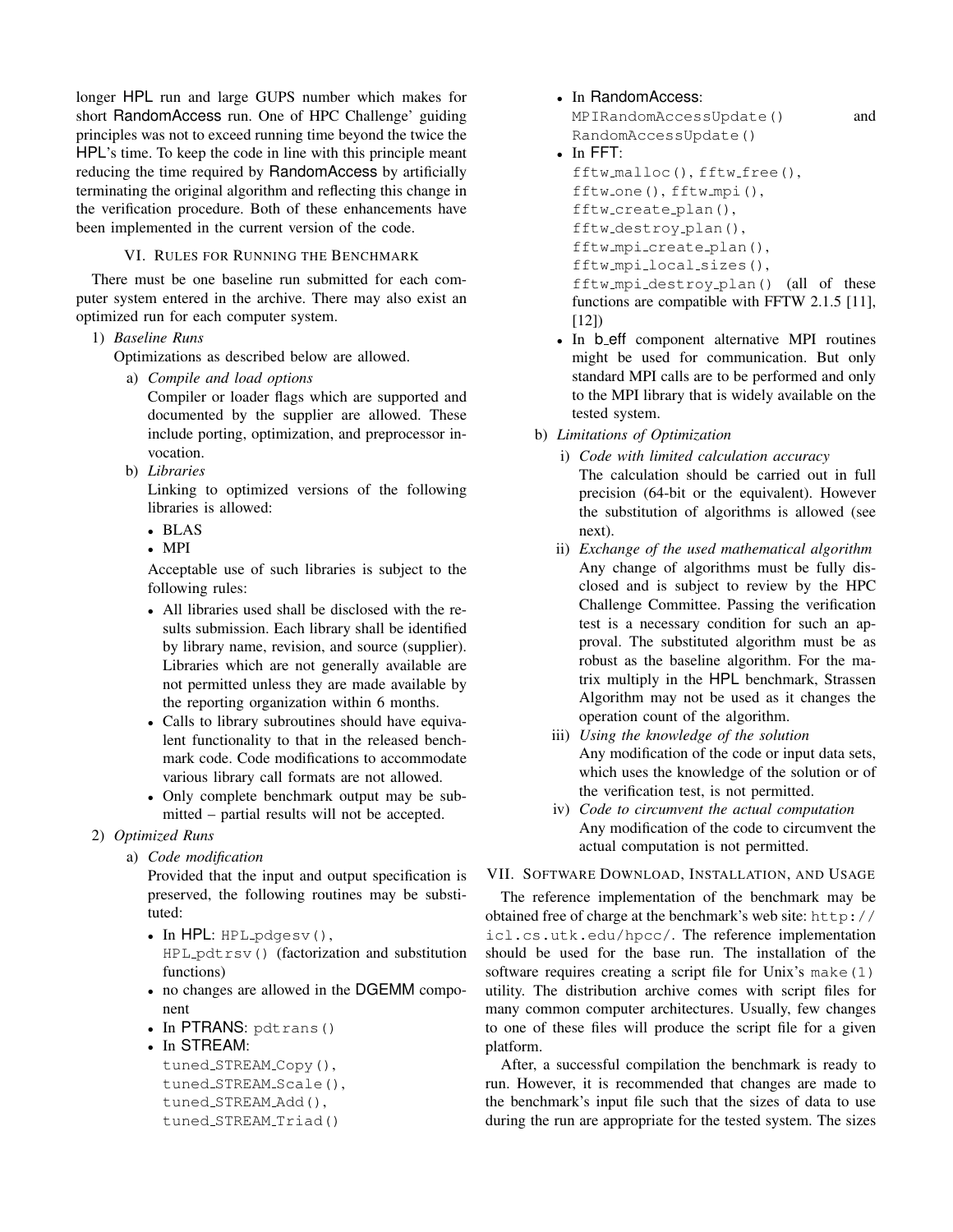should reflect the available memory on the system and number of processors available for computations.

We have collected a comprehensive set of notes on the HPC Challenge benchmark. They can be found at http: //icl.cs.utk.edu/hpcc/faq/.

### VIII. EXAMPLE RESULTS

Fig. 2 shows a sample rendering of the results web page: http://icl.cs.utk.edu/hpcc/hpcc\_results.

cgi. It is impossible to show here all of the results for nearly 60 systems submitted so far to the web site. The results database is publicly available at the aforementioned address and can be exported to Excel spreadsheet or an XML file. Fig. 3 shows a sample kiviat diagram generated using the benchmark results. Kiviat diagrams can be generated at the website and allow easy comparative analysis for multi-dimensional results from the HPC Challenge database.

#### IX. CONCLUSIONS

No single test can accurately compare the performance of HPC systems. The HPC Challenge benchmark test suite stresses not only the processors, but the memory system and the interconnect. It is a better indicator of how an HPC system will perform across a spectrum of real-world applications. Now that the more comprehensive, informative HPC Challenge benchmark suite is available, it can be used in preference to comparisons and rankings based on single tests. The real utility of the HPC Challenge benchmarks are that architectures can be described with a wider range of metrics than just flop/s from HPL. When looking only at HPL performance and the Top500 List, inexpensive build-your-own clusters appear to be much more cost effective than more sophisticated HPC architectures. Even a small percentage of random memory accesses in real applications can significantly affect the overall performance of that application on architectures not designed to minimize or hide memory latency. HPC Challenge benchmarks provide users with additional information to justify policy and purchasing decisions. We expect to expand and perhaps remove some existing benchmark components as we learn more about the collection.

## **REFERENCES**

- [1] "High Productivity Computer Systems," (http://www.highproductivity.org/).
- [2] W. Kahan, "The baleful effect of computer benchmarks upon applied mathematics, physics and chemistry," 1997, the John von Neumann Lecture at the 45th Annual Meeting of SIAM, Stanford University.
- [3] J. J. Dongarra, P. Luszczek, and A. Petitet, "The LINPACK benchmark: Past, present, and future," *Concurrency and Computation: Practice and Experience*, vol. 15, pp. 1–18, 2003.
- [4] J. McCalpin, "STREAM: Sustainable Memory Bandwidth in High Performance Computers," (http://www.cs.virginia.edu/stream/).
- [5] D. Takahashi and Y. Kanada, "High-performance radix-2, 3 and 5 parallel 1-D complex FFT algorithms for distributed-memory parallel computers," *The Journal of Supercomputing*, vol. 15, no. 2, pp. 207– 228, 2000.
- [6] J. J. Dongarra, J. D. Croz, I. S. Duff, and S. Hammarling, "Algorithm 679: A set of Level 3 Basic Linear Algebra Subprograms," *ACM Transactions on Mathematical Software*, vol. 16, pp. 1–17, March 1990.
- [7] ——, "A set of Level 3 Basic Linear Algebra Subprograms," *ACM Transactions on Mathematical Software*, vol. 16, pp. 18–28, March 1990.
- [8] A. E. Koniges, R. Rabenseifner, and K. Solchenbach, "Benchmark design for characterization of balanced high-performance architectures," in *Proceedings of the 15th International Parallel and Distributed Processing Symposium (IPDPS'01), Workshop on Massively Parallel Processing (WMPP)*, vol. 3. San Francisco, CA: In IEEE Computer Society Press, April 23-27 2001.
- [9] R. Rabenseifner and A. E. Koniges, "Effective communication and file-i/o bandwidth benchmarks," in *J. Dongarra and Yiannis Cotronis (Eds.), Recent Advances in Parallel Virtual Machine and Message Passing Interface, Proceedings of the 8th European PVM/MPI Users' Group Meeting, EuroPVM/MPI 2001*. Santorini, Greece: LNCS 2131, September 23-26 2001, pp. 24–35.
- [10] R. Rabenseifner, "Hybrid parallel programming on HPC platforms," in *Proceedings of the Fifth European Workshop on OpenMP, EWOMP '03*, Aachen, Germany, September 22-26 2003, pp. 185–194.
- [11] M. Frigo and S. G. Johnson, "FFTW: An adaptive software architecture for the FFT," in *Proc. 1998 IEEE Intl. Conf. Acoustics Speech and Signal Processing*, vol. 3. IEEE, 1998, pp. 1381–1384.<br>[12] — ..., "The design and implementation of FFT
- $-$ , "The design and implementation of FFTW3," *Proceedings of the IEEE*, vol. 93, no. 2, 2005, special issue on "Program Generation, Optimization, and Adaptation".